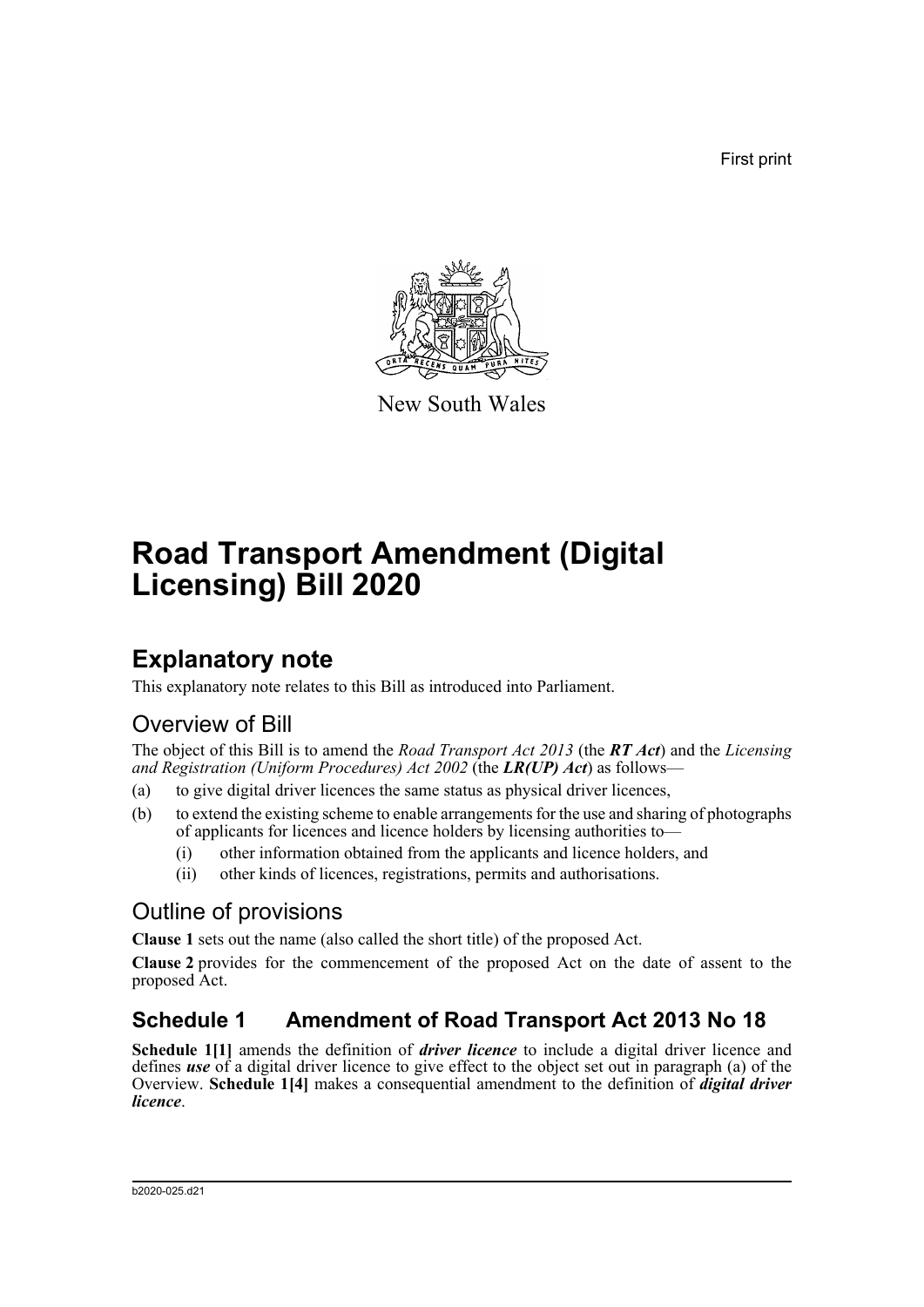**Schedule 1[5]** omits the definitions of *relevant purpose* and *Secretary*, which are made redundant by **Schedule 1[1], [6] and [7]**.

**Schedule 1[6]** provides that a person may use a digital driver licence—

- (a) by displaying it in accordance with section 61C of the RT Act, and
- (b) to satisfy a requirement to hold, produce or display a driver licence.

**Schedule 1[7]** provides for the use and release of information in the NSW driver licence register for certain purposes related to digital driver licences.

**Schedule 1[8]** inserts a consequential provision to deal with references in other Acts or laws to holders of driver licences.

**Schedule 1[9]** allows statutory rules to make provision for or with respect to the use of, and restrictions on the use of, a digital driver licence.

**Schedule 1[2] and [3]** make amendments to the RT Act consequential to the proposed amendments set out in Schedule 2.

### **Schedule 2 Amendment of Licensing and Registration (Uniform Procedures) Act 2002 No 28**

**Schedule 2[1]** omits Part 4A from the LR(UP) Act and inserts instead proposed Part 4A (proposed sections 80A–80K) into the Act to give effect to the object set out in paragraph (b) of the Overview.

**Proposed section 80A** provides that the Part applies to information (including photographs) obtained by a licensing authority in connection with—

- (a) an application for the issue of a licence, or
- (b) a licence issued by the authority.

**Proposed section 80B** contains definitions for the Part.

**Proposed section 80C** sets out—

- (a) the *information-access arrangements* that licensing authorities may enter into, and
- (b) the circumstances in which the authorities may provide, share or request information under information-access arrangements.

**Proposed section 80D** sets out the kinds of matters for which information-access arrangements may provide.

**Proposed section 80E** authorises licensing authorities to enter into, and exercise certain functions under, information-access arrangements.

**Proposed section 80F** requires a licensing authority to accept a photograph of an applicant for a licence provided under information-access arrangements unless certain circumstances apply.

**Proposed sections 80G–80I** remake, with minor changes, former sections 80G–80I, which relate to the security and protection of photographs held by licensing authorities or service providers.

**Proposed section 80J** sets out the steps a licensing authority must take if an individual makes a request of the authority under section 14 or 15 of the *Privacy and Personal Information Protection Act 1998*.

**Proposed section 80K** provides that a licensing authority must not enter into information-access arrangements with a private sector service provider unless the authority is satisfied the arrangements comply with certain privacy principles.

**Schedule 2[2]** inserts the standard regulation-making power into the LR(UP) Act as a consequence of proposed section  $80F(2)(c)$ .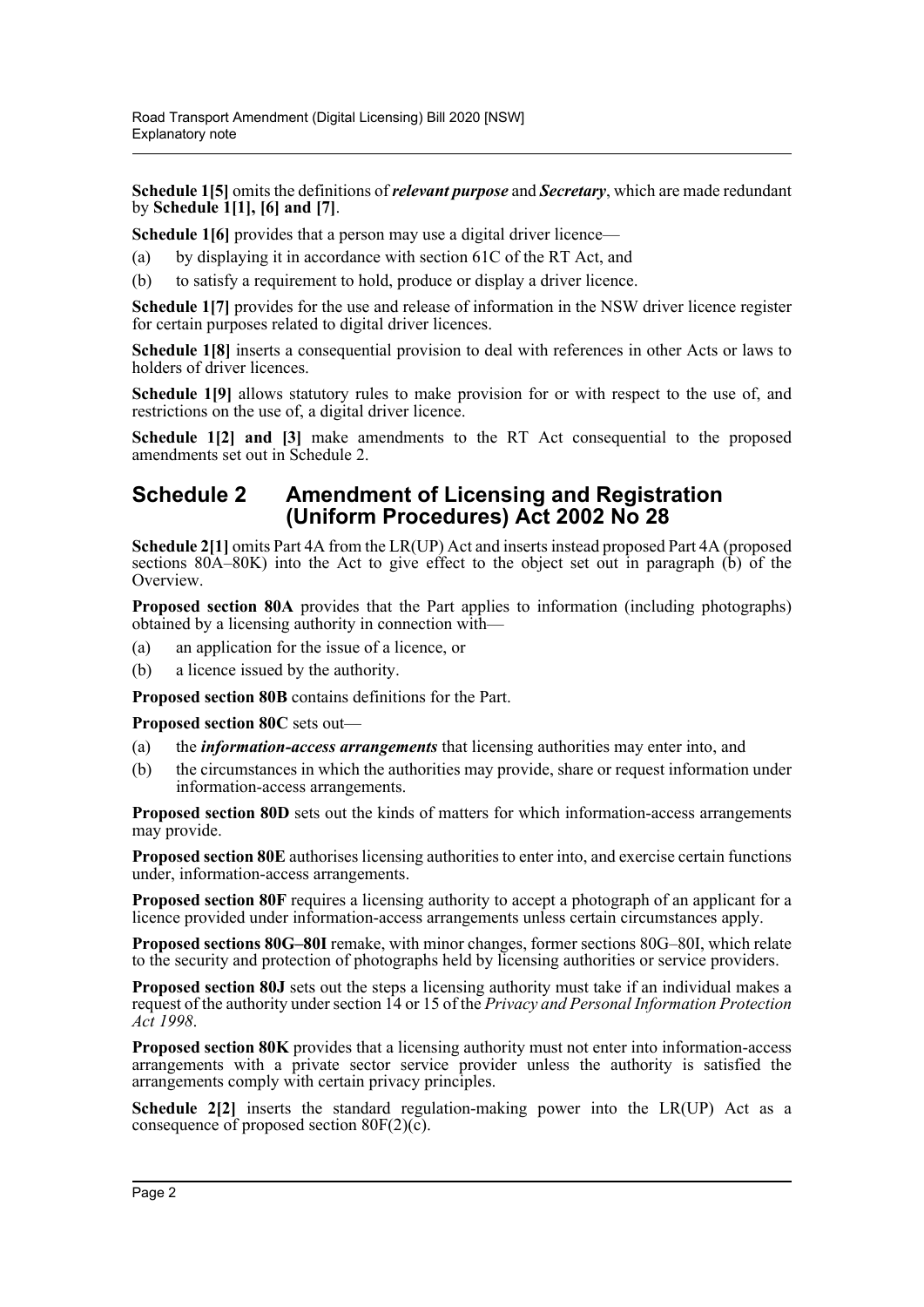**Schedule 2[3]** repeals Schedule 3A to the LR(UP) Act, which limited the licences and registrations to which Part 4A of that Act applied.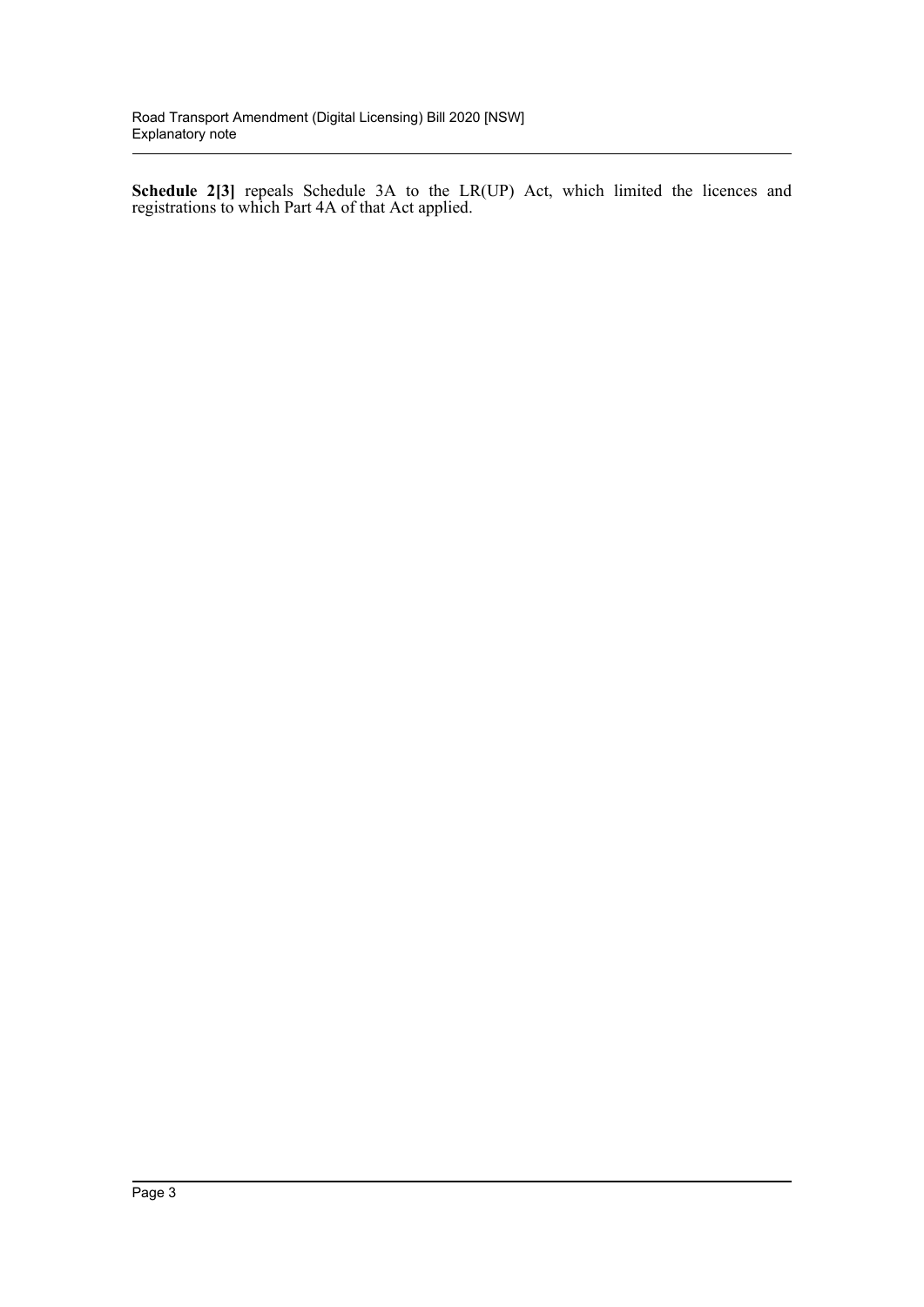First print



New South Wales

# **Road Transport Amendment (Digital Licensing) Bill 2020**

# **Contents**

|            |                                                                                       | Page          |
|------------|---------------------------------------------------------------------------------------|---------------|
|            | Name of Act                                                                           | $\mathcal{P}$ |
|            | Commencement                                                                          | $\mathcal{D}$ |
| Schedule 1 | Amendment of Road Transport Act 2013 No 18                                            |               |
| Schedule 2 | <b>Amendment of Licensing and Registration (Uniform Procedures)</b><br>Act 2002 No 28 |               |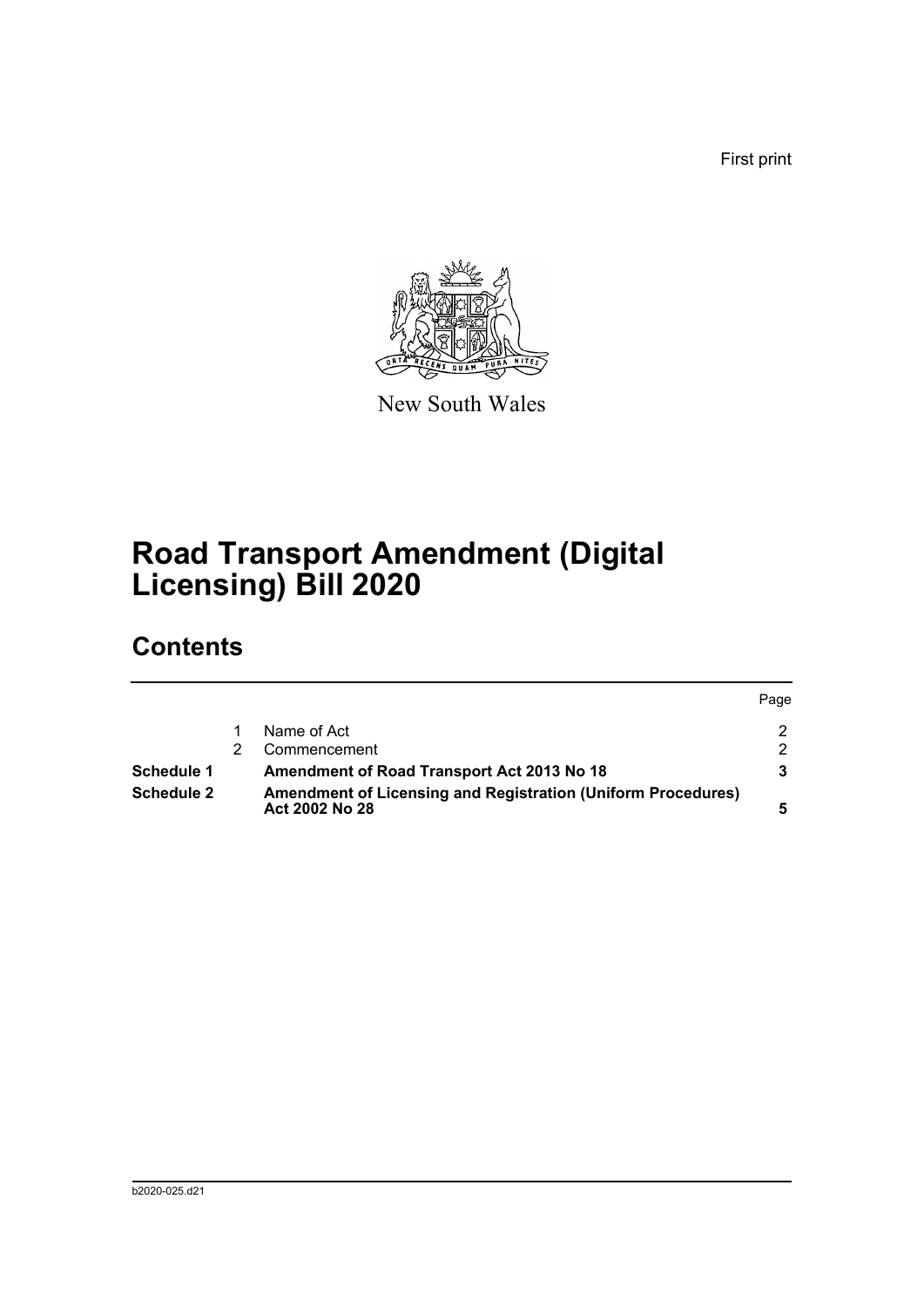

New South Wales

# **Road Transport Amendment (Digital Licensing) Bill 2020**

No , 2020

### **A Bill for**

An Act to amend the *Road Transport Act 2013* to provide for the further use of digital driver licences; to amend the *Licensing and Registration (Uniform Procedures) Act 2002* to provide for the use and sharing of information by licensing authorities; and for related purposes.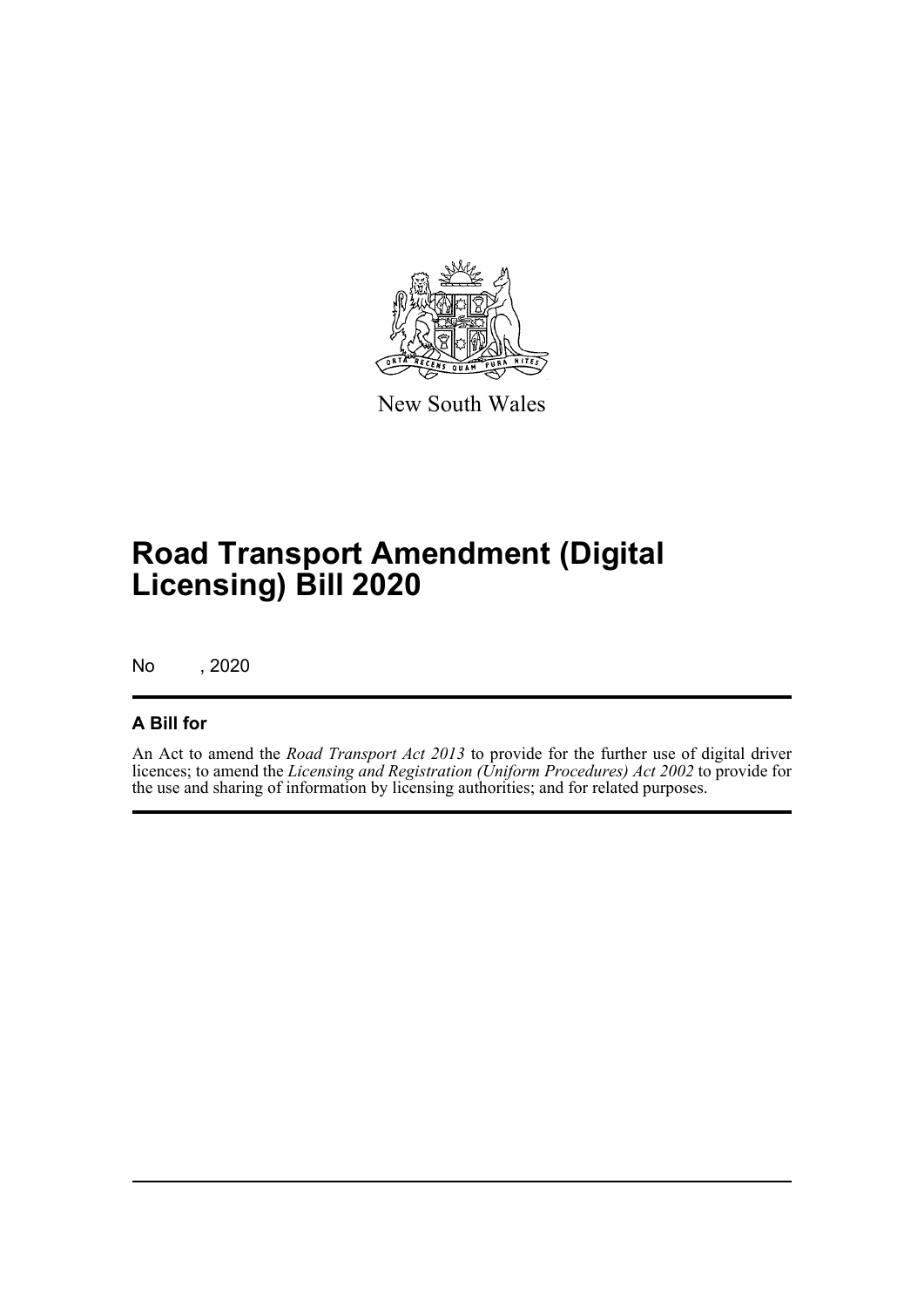Road Transport Amendment (Digital Licensing) Bill 2020 [NSW]

<span id="page-5-1"></span><span id="page-5-0"></span>

| The Legislature of New South Wales enacts—                             |               |  |
|------------------------------------------------------------------------|---------------|--|
| Name of Act                                                            | $\mathcal{P}$ |  |
| This Act is the Road Transport Amendment (Digital Licensing) Act 2020. | 3             |  |
| <b>Commencement</b>                                                    | 4             |  |
| This Act commences on the date of assent to this Act.                  | 5             |  |
|                                                                        |               |  |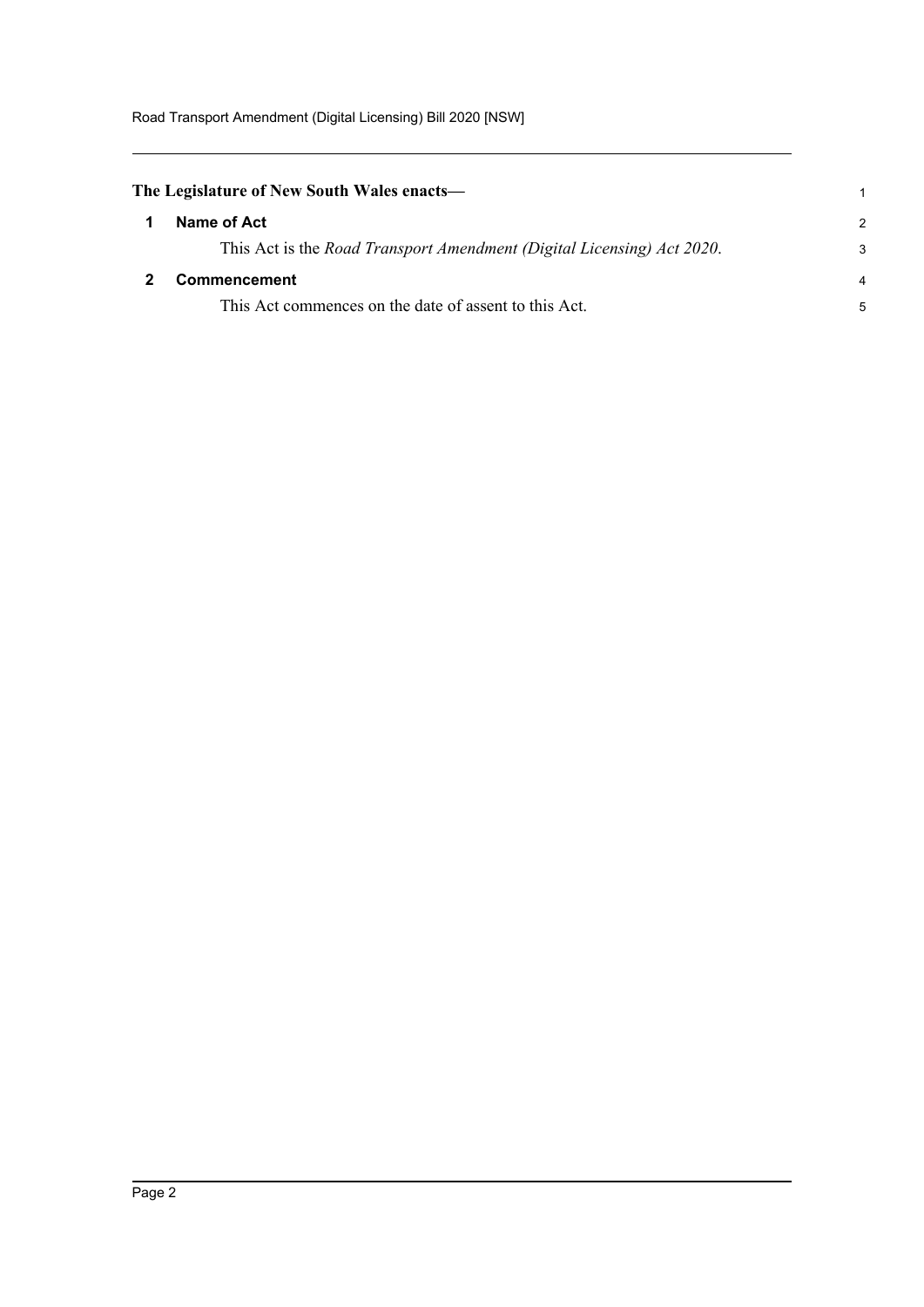### <span id="page-6-0"></span>**Schedule 1 Amendment of Road Transport Act 2013 No 18**

#### **[1] Section 4 Definitions**

Omit the definition of *driver licence* from section 4(1). Insert in alphabetical order—

*driver licence* means a document, including an electronic document, issued in accordance with this Act or the regulations, demonstrating that a person has been authorised to drive one or more classes of motor vehicle on a road or road related area.

1

 $28$ 29

*use* of a digital driver licence means displaying the digital driver licence, in accordance with section 61C, to a person for a purpose, including for one of the following purposes—

- (a) demonstrating that a person is the holder of a driver licence,
- (b) providing evidence or proof of the licence holder's age, address or identity,
- (c) satisfying a requirement under this Act, or another Act or law, to hold, produce or display, however described, a driver licence.

#### **[2] Section 56 Purposes for which photographs may be kept and used**

|     | Omit "photo-access arrangements" from section $56(1)(d)$ .<br>Insert instead "information-access arrangements". | 17<br>18 |
|-----|-----------------------------------------------------------------------------------------------------------------|----------|
| [3] | Section 57 Release of photographs prohibited                                                                    | 19       |
|     | Omit "photo-access arrangements" from section $57(1)(f)$ .                                                      | 20       |

Insert instead "information-access arrangements".

#### **[4] Section 61A Definitions**

Omit "evidence of the issue of a driver licence using information (including a photograph) from the NSW driver licence register relating to the holder of a driver licence" from the definition of *digital driver licence*.

Insert instead "an electronic document demonstrating that a person has been authorised to drive one or more classes of motor vehicle on a road or road related area".

#### **[5] Section 61A, definition of "relevant purpose"**

Omit the definition.

#### **[6] Section 61C Use of digital driver licence**

Omit section 61C(1)–(3). Insert instead—

- (1) The holder of a digital driver licence may use the digital driver licence by displaying it on a mobile phone or other electronic device in accordance with this section.
- (2) For the avoidance of doubt, a person who displays a digital driver licence in accordance with this section for the purpose of satisfying a requirement under this Act, or another Act or law, to hold, produce or display, however described, a driver licence to another person is taken to have satisfied that requirement.

#### **[7] Section 61E Release of information for digital driver licences**

Omit "to the Secretary or the Chief Executive Officer of Service NSW if the release of information is for the purpose of the issue of a digital driver licence".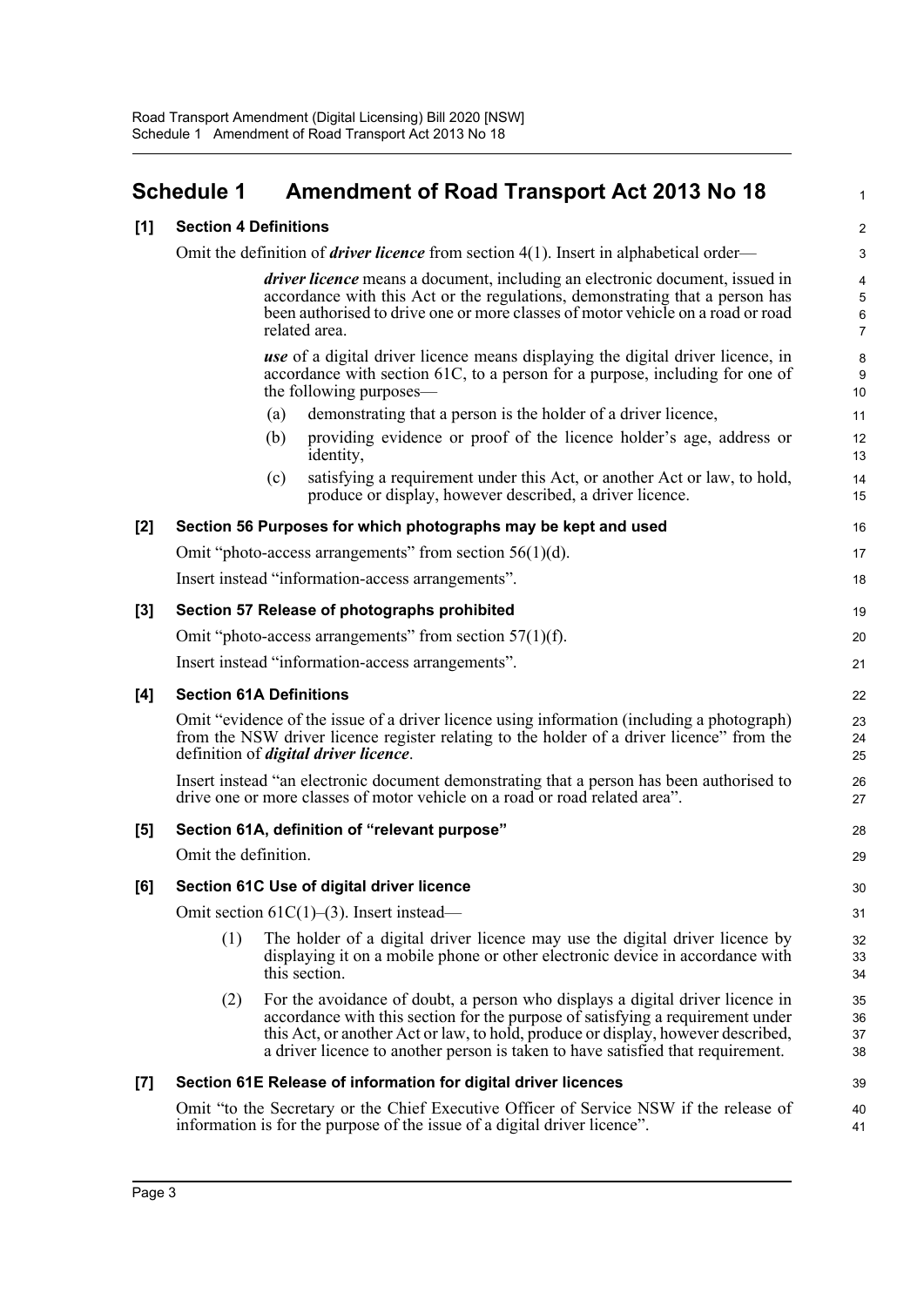Insert instead—

**[8]** 

| if the release of information is for the purpose of— |                                 |     |                                                                                                                                                                                                                                        | $\overline{2}$ |
|------------------------------------------------------|---------------------------------|-----|----------------------------------------------------------------------------------------------------------------------------------------------------------------------------------------------------------------------------------------|----------------|
|                                                      |                                 |     | the issue of a digital driver licence, or<br>(a)                                                                                                                                                                                       | 3              |
|                                                      |                                 |     | the use of a digital driver licence, or<br>(b)                                                                                                                                                                                         | 4              |
|                                                      |                                 |     | verifying the authenticity of a digital driver licence.<br>(c)                                                                                                                                                                         | 5              |
| [8]                                                  | <b>Section 278A</b>             |     |                                                                                                                                                                                                                                        | 6              |
|                                                      |                                 |     | Insert after section 278—                                                                                                                                                                                                              | 7              |
|                                                      | 278A                            |     | References to holder of driver licence in other Acts or laws                                                                                                                                                                           | 8              |
|                                                      |                                 | (1) | For the avoidance of doubt, a reference in an Act or law to the holder of a<br>driver licence, however described, is a reference to a person who has been<br>issued, in accordance with this Act or the regulations, a driver licence. | 9<br>10<br>11  |
|                                                      |                                 | (2) | A person ceases to be the holder of a driver licence if the licence expires, and<br>is not renewed, or the person is required to surrender the driver licence.                                                                         | 12<br>13       |
| [9]                                                  |                                 |     | Schedule 1 Examples of statutory rule-making powers                                                                                                                                                                                    | 14             |
|                                                      | Insert after clause $1(2)(f)$ — |     |                                                                                                                                                                                                                                        | 15             |
|                                                      |                                 |     | the use of a digital driver licence, including prescribing circumstances<br>(fa)<br>in which a digital driver licence must not be used, and                                                                                            | 16<br>17       |
|                                                      |                                 |     |                                                                                                                                                                                                                                        |                |

1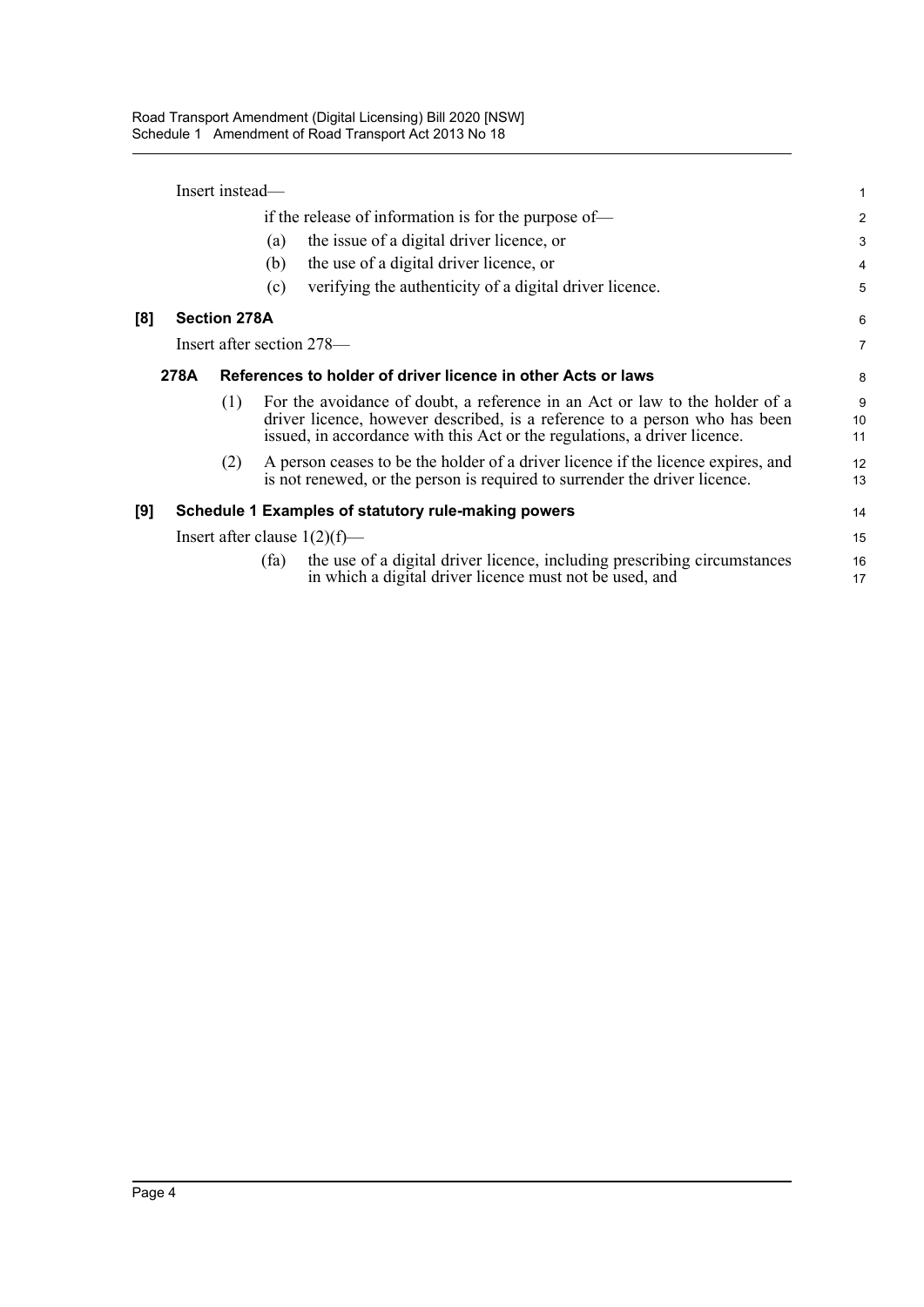<span id="page-8-0"></span>

| <b>Schedule 2</b> |                 |                   | <b>Amendment of Licensing and Registration</b><br>(Uniform Procedures) Act 2002 No 28                                                                                                                                                                                                                                                       |                            |
|-------------------|-----------------|-------------------|---------------------------------------------------------------------------------------------------------------------------------------------------------------------------------------------------------------------------------------------------------------------------------------------------------------------------------------------|----------------------------|
| [1]               | Part 4A         |                   |                                                                                                                                                                                                                                                                                                                                             | 3                          |
|                   |                 |                   | Omit the Part. Insert instead—                                                                                                                                                                                                                                                                                                              | 4                          |
|                   |                 |                   | Part 4A Retention, use and protection of information                                                                                                                                                                                                                                                                                        | 5                          |
|                   |                 | <b>Division 1</b> | <b>Preliminary</b>                                                                                                                                                                                                                                                                                                                          | 6                          |
|                   | 80A             |                   | <b>Application of Part</b>                                                                                                                                                                                                                                                                                                                  | 7                          |
|                   |                 |                   | This Part applies to information, including photographs, obtained by a<br>licensing authority in connection with—                                                                                                                                                                                                                           | 8<br>9                     |
|                   |                 |                   | an application for the issue of a licence, or<br>(a)                                                                                                                                                                                                                                                                                        | 10                         |
|                   |                 |                   | a licence issued by the authority.<br>(b)                                                                                                                                                                                                                                                                                                   | 11                         |
|                   | 80 <sub>B</sub> |                   | <b>Definitions</b>                                                                                                                                                                                                                                                                                                                          | 12                         |
|                   |                 |                   | In this Part—                                                                                                                                                                                                                                                                                                                               | 13                         |
|                   |                 |                   | <i>information</i> means information, including photographs, obtained from an<br>applicant in connection with an application for a licence made by the applicant<br>or from the holder of a licence in connection with the licence.                                                                                                         | 14<br>15<br>16             |
|                   |                 |                   | <i>information-access arrangement—see section 80C(1).</i>                                                                                                                                                                                                                                                                                   | 17                         |
|                   |                 |                   | <i>issue</i> , in relation to a licence, includes grant or renew.                                                                                                                                                                                                                                                                           | 18                         |
|                   |                 |                   | <i>licence</i> means a licence, registration, permit or other authorisation issued<br>under an Act or other statutory instrument.                                                                                                                                                                                                           | 19<br>20                   |
|                   |                 |                   | <i>licensing authority</i> means a person or body authorised under an Act or<br>statutory instrument to grant a licence.                                                                                                                                                                                                                    | 21<br>22                   |
|                   |                 |                   | <i>relevant criminal proceedings</i> means—                                                                                                                                                                                                                                                                                                 | 23                         |
|                   |                 |                   | criminal proceedings under the legislation under which an application<br>(a)<br>for a licence is made or a licence is issued, or                                                                                                                                                                                                            | 24<br>25                   |
|                   |                 |                   | proceedings under Part 5, Division 3 of the Crimes Act 1900 in relation<br>(b)<br>to a licence.                                                                                                                                                                                                                                             | 26<br>27                   |
|                   |                 |                   | service provider—see section $80C(1)(b)$ .                                                                                                                                                                                                                                                                                                  | 28                         |
|                   |                 |                   | Division 2 Information-access arrangements                                                                                                                                                                                                                                                                                                  | 29                         |
|                   | 80C             |                   | Arrangements for provision of information in connection with licences                                                                                                                                                                                                                                                                       | 30                         |
|                   |                 | (1)               | A licensing authority may enter into the following arrangements<br><i>(information-access arrangements)</i> to facilitate the provision or sharing of<br>information to which this Part applies—                                                                                                                                            | 31<br>32<br>33             |
|                   |                 |                   | arrangements with another licensing authority for the provision or<br>(a)<br>sharing of information as a means of compliance with a lawful<br>requirement that an applicant provide information in connection with an<br>application for a licence,                                                                                         | 34<br>35<br>36<br>37       |
|                   |                 |                   | arrangements with a person or body (a <b>service provider</b> ) for the<br>(b)<br>provision by the service provider of information services in connection<br>with the arrangements referred to in paragraph (a), being services<br>relating to the collection, processing, disclosure or use of, or provision<br>of access to, information. | 38<br>39<br>40<br>41<br>42 |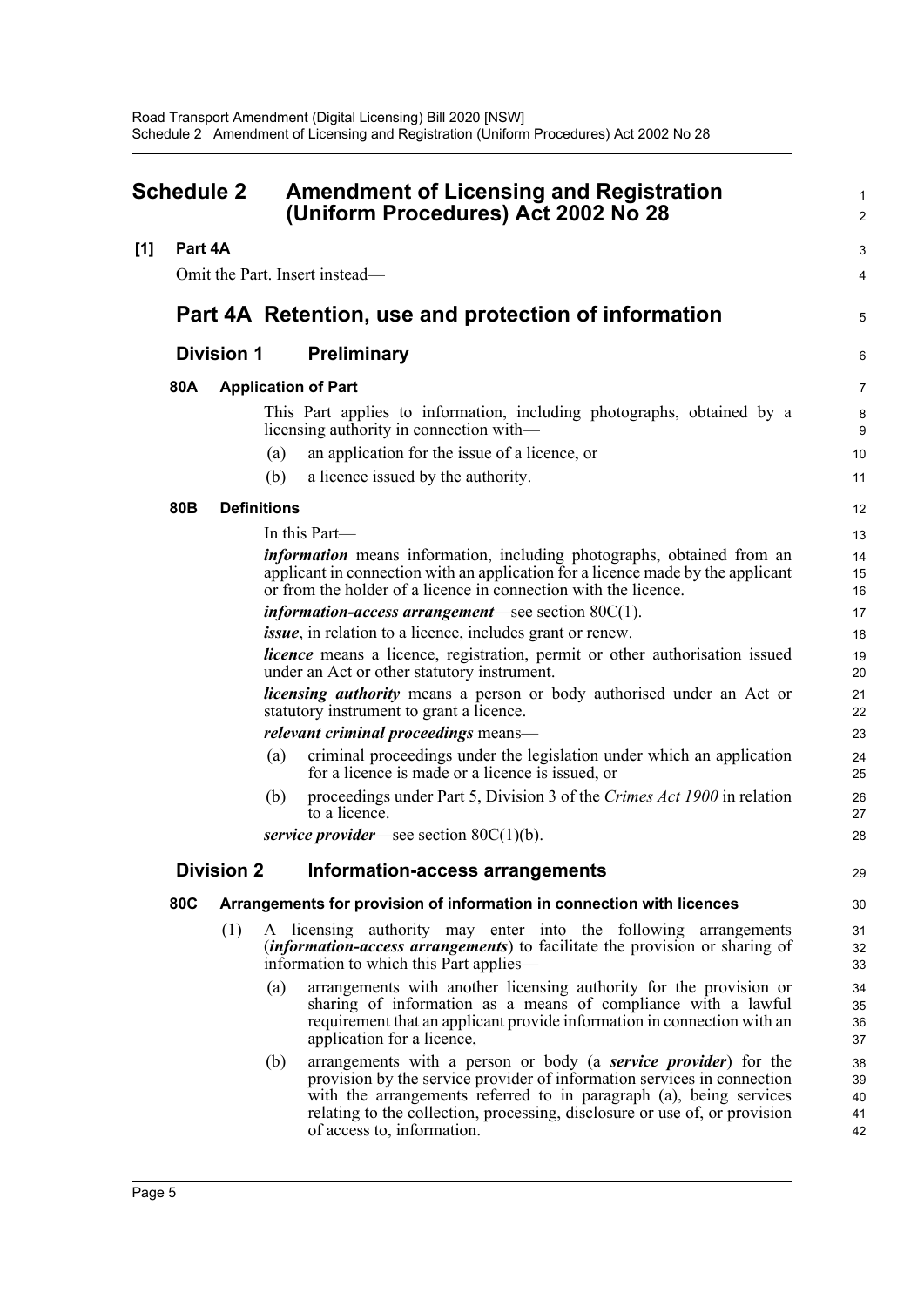- (2) A licensing authority may only provide or share information under an information-access arrangement if—
	- (a) the information was obtained by the licensing authority from an applicant in connection with an application for the issue of a licence or from the holder of a licence in connection with the licence held, and

- (b) the applicant consented to the sharing of the information under information-access arrangements.
- (3) A licensing authority may only request information under an information-access arrangement in respect of an applicant for the issue of a licence if the licensing authority has obtained the consent of the applicant to collect the information under an information-access arrangement.
- (4) Despite subsection (2), a licensing authority may provide or share information under an information-access arrangement without the consent of the applicant for a purpose referred to in section  $80I(1)(d)$  or (e).

#### **80D What information-access arrangements can provide for**

Without limiting the matters that may be provided for in information-access arrangements, the arrangements may include provision for or with respect to the following—

- (a) authorising a licensing authority to take, store, use and provide information for the purposes of the arrangements, including information already held by the licensing authority in the exercise of any other functions of the licensing authority,
- (b) authorising the collection of information by a licensing authority for use in connection with applications, including information to assist the licensing authority to identify applicants,
- (c) authorising the disclosure by a licensing authority to another licensing authority of information held by the licensing authority for the purpose of assisting in verifying the identity of an applicant,
- (d) providing for the exercise by a service provider for or on behalf of a licensing authority of any functions of the licensing authority under the arrangements,
- (e) providing for the sharing of information to update and maintain consistent records between licensing authorities,
- (f) the fees to be paid by a licensing authority or applicant for or in connection with services provided by another licensing authority under the arrangements.

#### **80E Functions for purposes of information-access arrangements**

- (1) Licensing authorities and service providers are authorised to enter into the information-access arrangements under this Part.
- (2) Licensing authorities and service providers have and may exercise the functions conferred or imposed on them by or under the information-access arrangements.
- (3) Licensing authorities are authorised to charge and recover any fees that the information-access arrangements provide are payable to a licensing authority.
- (4) This section does not limit any power of a licensing authority to charge or recover a fee under another Act or otherwise. 45 46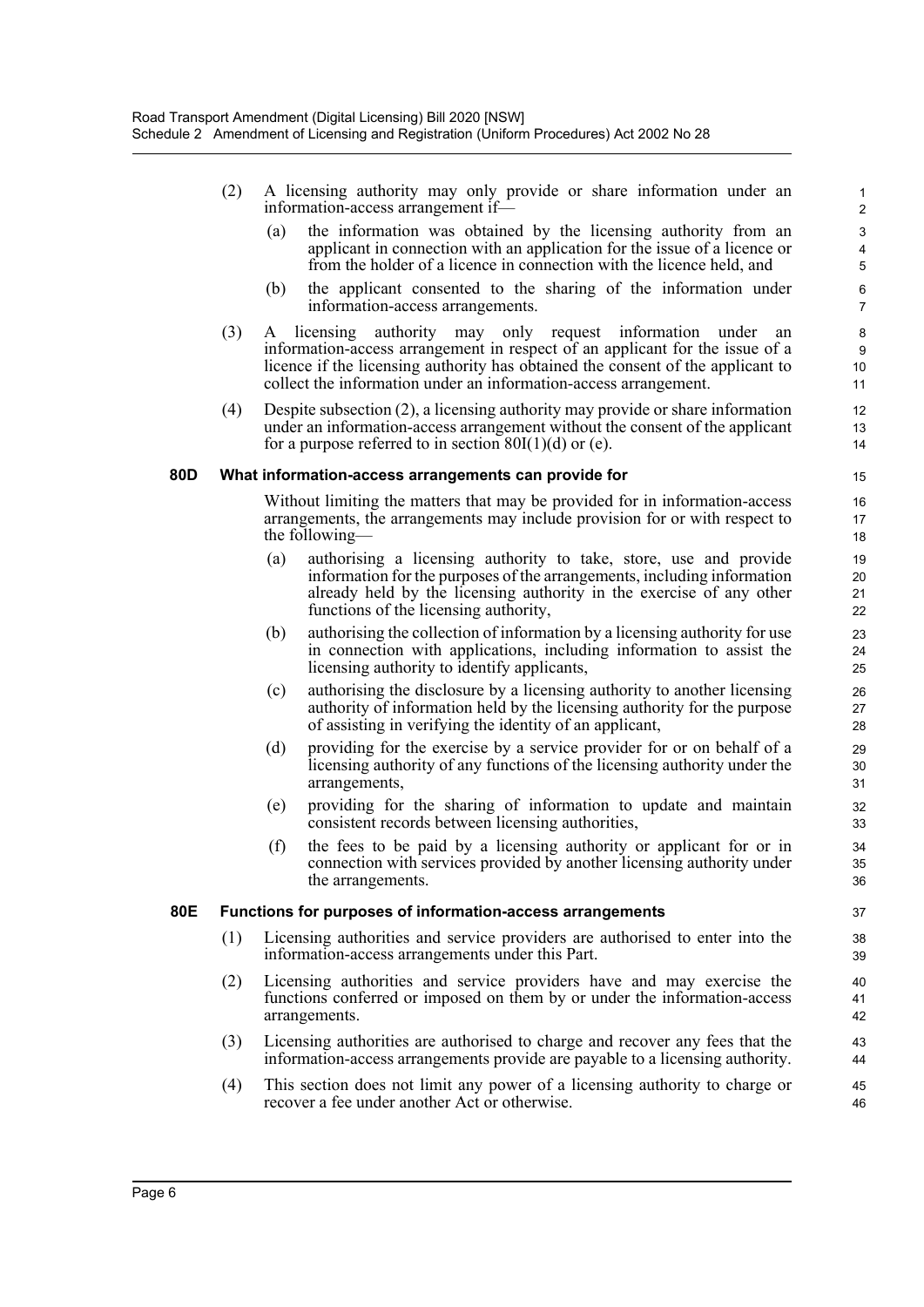#### **80F Licensing authorities required to accept photographs provided under information-access arrangements**

(1) A photograph of an applicant provided under information-access arrangements is to be accepted by a licensing authority as having been provided by the applicant, unless the licensing authority is permitted under the arrangements to reject the photograph.

18

- (2) A licensing authority may reject a photograph provided under an information-access arrangement, but only in the following circumstances—
	- (a) the photograph is not a sufficiently recent photograph, having regard to the need for the photograph to be adequate for use as a means of identification until the end of the period of currency of the licence or certificate of registration concerned,
	- (b) the image quality or other technical qualities of the photograph are not adequate, having regard to any special aspects of the purpose for which the photograph is to be used,
	- (c) the circumstances prescribed by the regulations as justifying the rejection of the photograph by a licensing authority.

#### **Division 3 Security and protection of photographs**

#### **80G Photographs to which Division applies**

This Division applies to photographs held by a licensing authority or service provider that were—

- (a) taken by the authority or service provider and are subject to information-access arrangements, or
- (b) provided to the authority or service provider under an information-access arrangement.

#### **80H Keeping and use of photographs**

- (1) A photograph to which this Division applies may be kept and used by a licensing authority or service provider for one or more of the following purposes only—
	- (a) to assist a licensing authority to verify the identity of a person whose photograph is taken or provided by another licensing authority under information-access arrangements or to assist another licensing authority to verify the identity of an applicant,
	- (b) to facilitate reproducing the likeness of a person on a licence in connection with which the photograph was taken or provided,
	- (c) the exercise of any function conferred or imposed by or under the information-access arrangements,
	- (d) a purpose that is reasonably necessary for the proper exercise of any of the investigative functions of the licensing authority or its conduct of any lawful investigation,
	- (e) for an investigation relating to or leading to relevant criminal proceedings or for the conduct of relevant criminal proceedings,
	- (f) for a photograph to which Part 4 of the *Photo Card Act 2005* applies a purpose for which the photograph may be kept and used by Transport for NSW under that Part,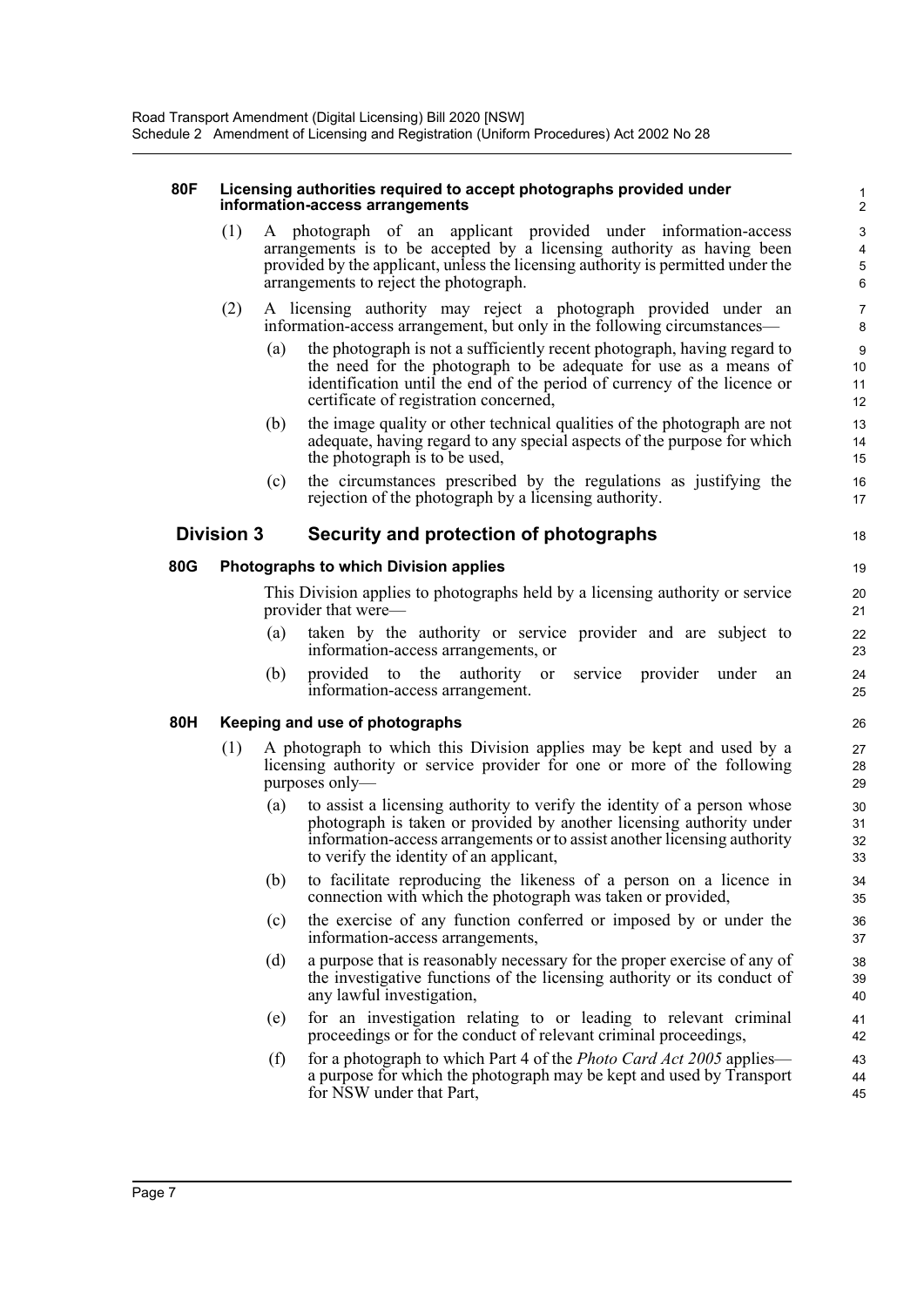|     |                                                                                                                                             | for a photograph to which Part 3.5 of the <i>Road Transport Act 2013</i><br>(g)<br>applies—a purpose for which the photograph may be kept and used<br>under that Part by the Authority within the meaning of that Act.                                                                                                                                                                                                                                                                         | $\mathbf{1}$<br>$\overline{2}$<br>3 |  |  |
|-----|---------------------------------------------------------------------------------------------------------------------------------------------|------------------------------------------------------------------------------------------------------------------------------------------------------------------------------------------------------------------------------------------------------------------------------------------------------------------------------------------------------------------------------------------------------------------------------------------------------------------------------------------------|-------------------------------------|--|--|
|     | (2)<br>The photograph may be used for a purpose set out in this section at the time<br>that the photograph was obtained or at a later time. |                                                                                                                                                                                                                                                                                                                                                                                                                                                                                                |                                     |  |  |
| 801 | <b>Release of photographs</b>                                                                                                               |                                                                                                                                                                                                                                                                                                                                                                                                                                                                                                |                                     |  |  |
|     | (1)                                                                                                                                         | A licensing authority or service provider must ensure that a photograph to<br>which this Division applies is not released except—                                                                                                                                                                                                                                                                                                                                                              | 7<br>8                              |  |  |
|     |                                                                                                                                             | in the exercise of any function conferred or imposed by or under the<br>(a)<br>information-access arrangements, or                                                                                                                                                                                                                                                                                                                                                                             | $\boldsymbol{9}$<br>10              |  |  |
|     |                                                                                                                                             | for a purpose that is reasonably necessary for the proper exercise of an<br>(b)<br>investigative function of the authority or service provider or its conduct<br>of a lawful investigation, or                                                                                                                                                                                                                                                                                                 | 11<br>12<br>13                      |  |  |
|     |                                                                                                                                             | for an investigation relating to or leading to relevant criminal<br>(c)<br>proceedings or for the conduct of relevant criminal proceedings, or                                                                                                                                                                                                                                                                                                                                                 | 14<br>15                            |  |  |
|     |                                                                                                                                             | (d)<br>as provided under any other law, or                                                                                                                                                                                                                                                                                                                                                                                                                                                     | 16                                  |  |  |
|     |                                                                                                                                             | to the person whose likeness is shown in the photograph, or<br>(e)                                                                                                                                                                                                                                                                                                                                                                                                                             | 17                                  |  |  |
|     |                                                                                                                                             | (f)<br>as authorised or required under Part 4 of the Photo Card Act 2005 in<br>respect of the release of photographs to which that Part applies, or                                                                                                                                                                                                                                                                                                                                            | 18<br>19                            |  |  |
|     |                                                                                                                                             | as authorised or required under Part 3.5 of the <i>Road Transport Act 2013</i><br>(g)<br>in respect of the release of photographs to which that Part applies.                                                                                                                                                                                                                                                                                                                                  | 20<br>21                            |  |  |
|     | (2)                                                                                                                                         | If the Privacy Commissioner has approved a protocol that is applicable to the<br>release of a photograph under subsection $(1)(b)$ or $(c)$ , the photograph must not<br>be released otherwise than in accordance with the protocol.                                                                                                                                                                                                                                                           | 22<br>23<br>24                      |  |  |
|     | <b>Division 4</b>                                                                                                                           | <b>Miscellaneous</b>                                                                                                                                                                                                                                                                                                                                                                                                                                                                           | 25                                  |  |  |
| 80J |                                                                                                                                             | Access to and alteration of information                                                                                                                                                                                                                                                                                                                                                                                                                                                        | 26                                  |  |  |
|     | (1)                                                                                                                                         | Sections 14 and 15 of the Privacy and Personal Information Protection Act<br>1998 do not apply to a licensing authority or service provider in respect of<br>information obtained under an information-access arrangement, except as<br>provided by this section.<br>Note. Sections 14 and 15 continue to apply in respect of a licensing authority or service<br>provider in respect of information and photographs obtained directly from an applicant<br>in connection with an application. |                                     |  |  |
|     | (2)                                                                                                                                         | If an individual makes a request of a licensing authority under section 14 of<br>the Privacy and Personal Information Protection Act 1998 and the licensing<br>authority obtained information<br>about<br>the<br>individual<br>under<br>an<br>information-access arrangement, the licensing authority is to-                                                                                                                                                                                   | 34<br>35<br>36<br>37                |  |  |
|     |                                                                                                                                             | provide the individual with the information in accordance with that<br>(a)<br>section, and                                                                                                                                                                                                                                                                                                                                                                                                     | 38<br>39                            |  |  |
|     |                                                                                                                                             | specify the licensing authority or service provider from which the<br>(b)<br>information was obtained.                                                                                                                                                                                                                                                                                                                                                                                         | 40<br>41                            |  |  |
|     | (3)                                                                                                                                         | If an individual makes a request of a licensing authority under section 15 of<br>the Privacy and Personal Information Protection Act 1998 and the licensing<br>authority obtained information<br>about<br>the individual<br>under<br>an                                                                                                                                                                                                                                                        | 42<br>43<br>44                      |  |  |
|     |                                                                                                                                             | information-access arrangement, the licensing authority is to-                                                                                                                                                                                                                                                                                                                                                                                                                                 | 45                                  |  |  |
|     |                                                                                                                                             | forward the request to the licensing authority or service provider from<br>(a)                                                                                                                                                                                                                                                                                                                                                                                                                 | 46                                  |  |  |

47